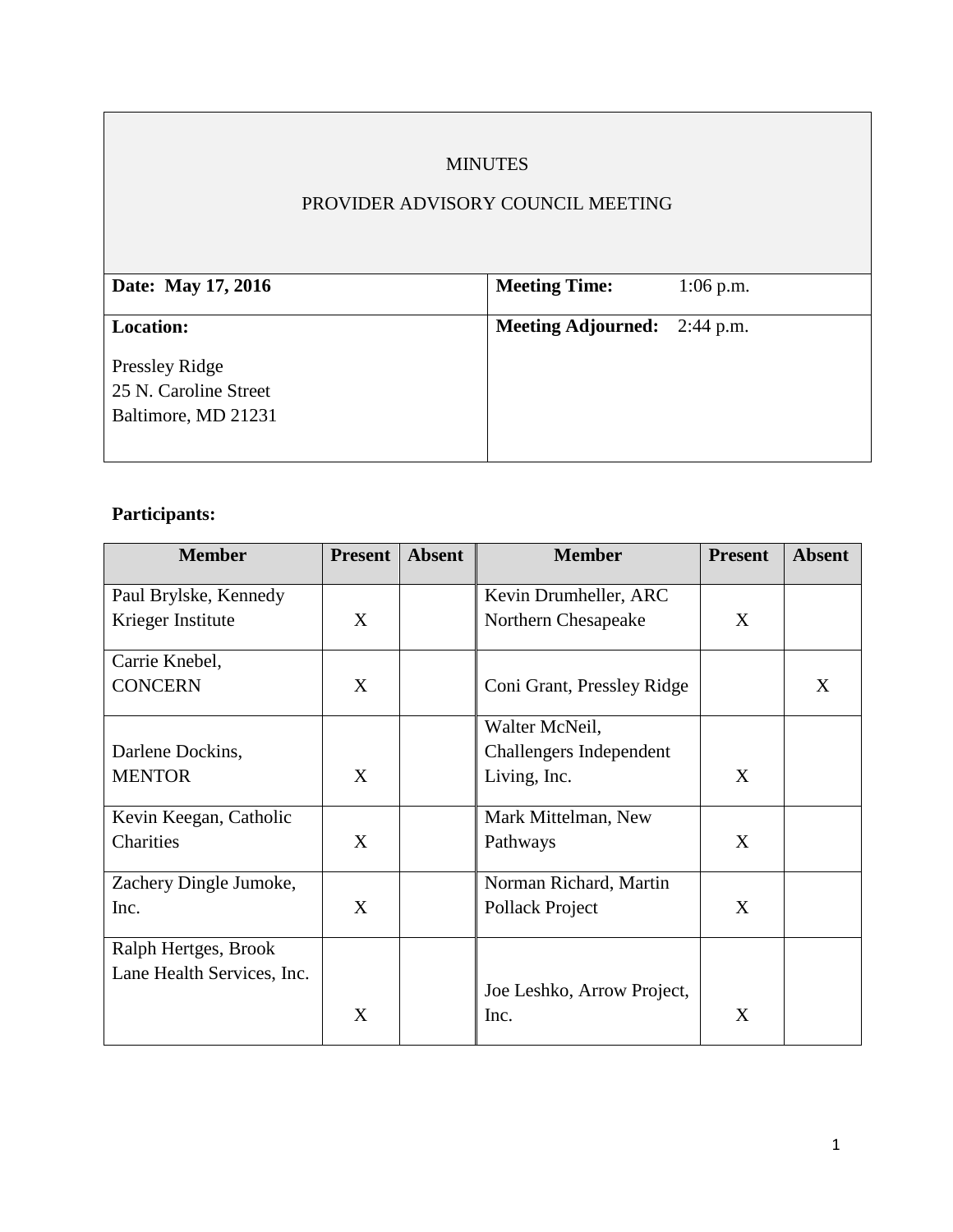| Steve Howe, Children's<br>Guild                         | X |   | Chloe Perez, Hearts and<br>Homes for Youth                            | X           |   |  |  |  |
|---------------------------------------------------------|---|---|-----------------------------------------------------------------------|-------------|---|--|--|--|
| Michele Wyman, Good<br><b>Shepherd Services</b>         |   | X |                                                                       |             |   |  |  |  |
| <b>Guest/Other Organizations Participants</b>           |   |   |                                                                       |             |   |  |  |  |
| Darlene Ham, DHR                                        | X |   | Gregory James, Deputy<br>Secretary of Operations,<br><b>DHR</b>       | X           |   |  |  |  |
| Lynn Wisner, DHR                                        | X |   | <b>Tracey Paliath, Deputy</b><br>Secretary of Programs,<br><b>DHR</b> |             | X |  |  |  |
| Tennille Thomas, DHR                                    | X |   | Rebecca Jones Gaston,<br><b>DHR</b>                                   | X           |   |  |  |  |
| Shannon McRae, DHR                                      | X |   | D'Artagnan Caliman, DHR                                               |             | X |  |  |  |
| Tina Bullock, DHR                                       |   | X | Ezra Buchdahl, Catholic<br>Charities                                  |             | X |  |  |  |
| Keisha Atlee, DHR                                       |   | X | Eric Fenwick, AHP                                                     | X           |   |  |  |  |
| Debbie Marini, Building<br><b>Families for Children</b> |   | X | Laura Mueller, Win Family                                             | X           |   |  |  |  |
| Damon Thompson,<br><b>Pressley Ridge</b>                | X |   | Michael Layne,<br>Foundations for Home and<br>Community               | X           |   |  |  |  |
| Nellie Power, The ARC<br><b>Baltimore</b>               | X |   | Maisha Davis, Arrow<br>Project, Inc.                                  | $\mathbf X$ |   |  |  |  |

#### **Welcome**

Darlene Ham called the meeting to order at 1:06 p.m. She then welcomed everyone to the meeting. Darlene thanked Pressley Ridge for hosting the meeting. Introductions were given by the PAC members and guests. The March 2016 meeting minutes were approved. The minutes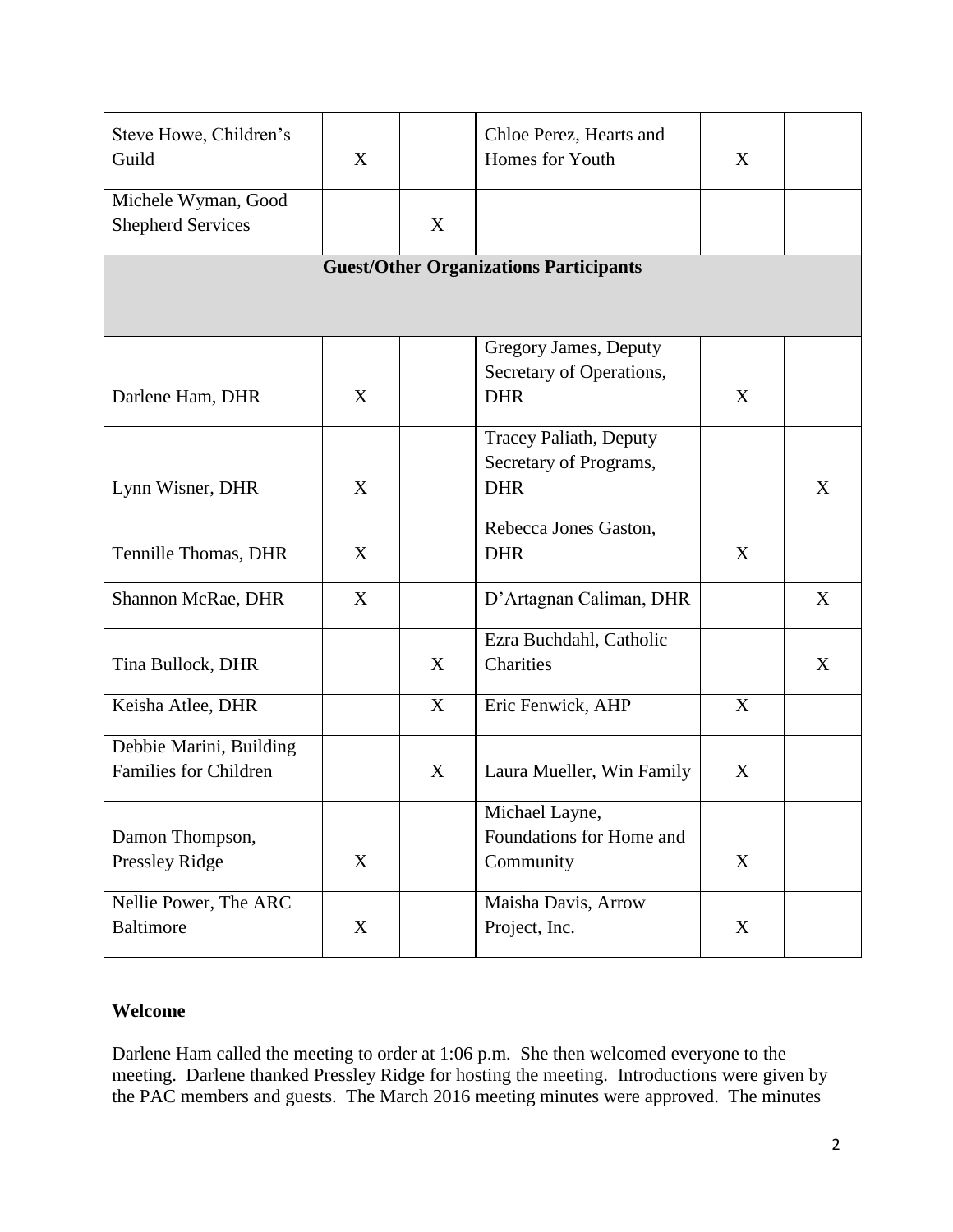will be made available to the Council members as accepted. The Deputy Secretary of Operations, Greg James was in attendance at today's meeting. The PAC bylaws were verbally reviewed with the PAC members by Darlene Ham during the meeting.

# **PAC Membership Voting**

Kevin Keegan presented the voting slate for new PAC members as well as the new MARFY representative on May 17, 2016. All motions were moved and properly seconded.

## **Holding PAC Meetings Regardless of DHR Presence (No cancelling of meetings)**

Kevin Keegan began the discussion regarding DHR missing PAC meetings and that the meetings should be held regardless of DHR presence. Both Darlene Ham and Rebecca Jones Gaston shared in the discussion that the meeting would not be considered a Provider Advisory Council meeting without the presence of DHR. If the providers choose to meet without DHR, those issues discussed would need to be brought back to the PAC for discussion.

Deputy Secretary James discussed that if the providers have a meeting separate from the PAC, that he trusts that if there are issues that need to be brought back, the providers will do so.

# **Rate Reform Updates**

Deputy Secretary James reported:

- The 2017 rates that providers have submitted needed information.
- The IRC will start taking action soon on taking votes. They will be calculating rates.
- The process will pretty much work the same:
	- a) Medicaid eligible services: Breakout direct billing for Medicaid eligible services
	- b) Separate invoicing for various activities  $-$  i.e. (How do we set up a process for unbundling?)

Deputy Secretary James stated that the overall rate reform process has been daunting.

Deputy Secretary James gave an overview on the new data systems that are being developed and rolled out at DHR:

- The child welfare data system will probably be starting to be developed within the next six months.
- The child welfare data system will be a shared data system with entities that have access and rights to that specific data platform.
- The plan is for the data system to be in place within the next 36 to 48 months.
- Cloud based systems will be used.

Rebecca Jones Gaston lead the discussion on the IV-E Waiver and the Medicaid Waiver. Accreditation was also discussed.

## **Contracts Updates**